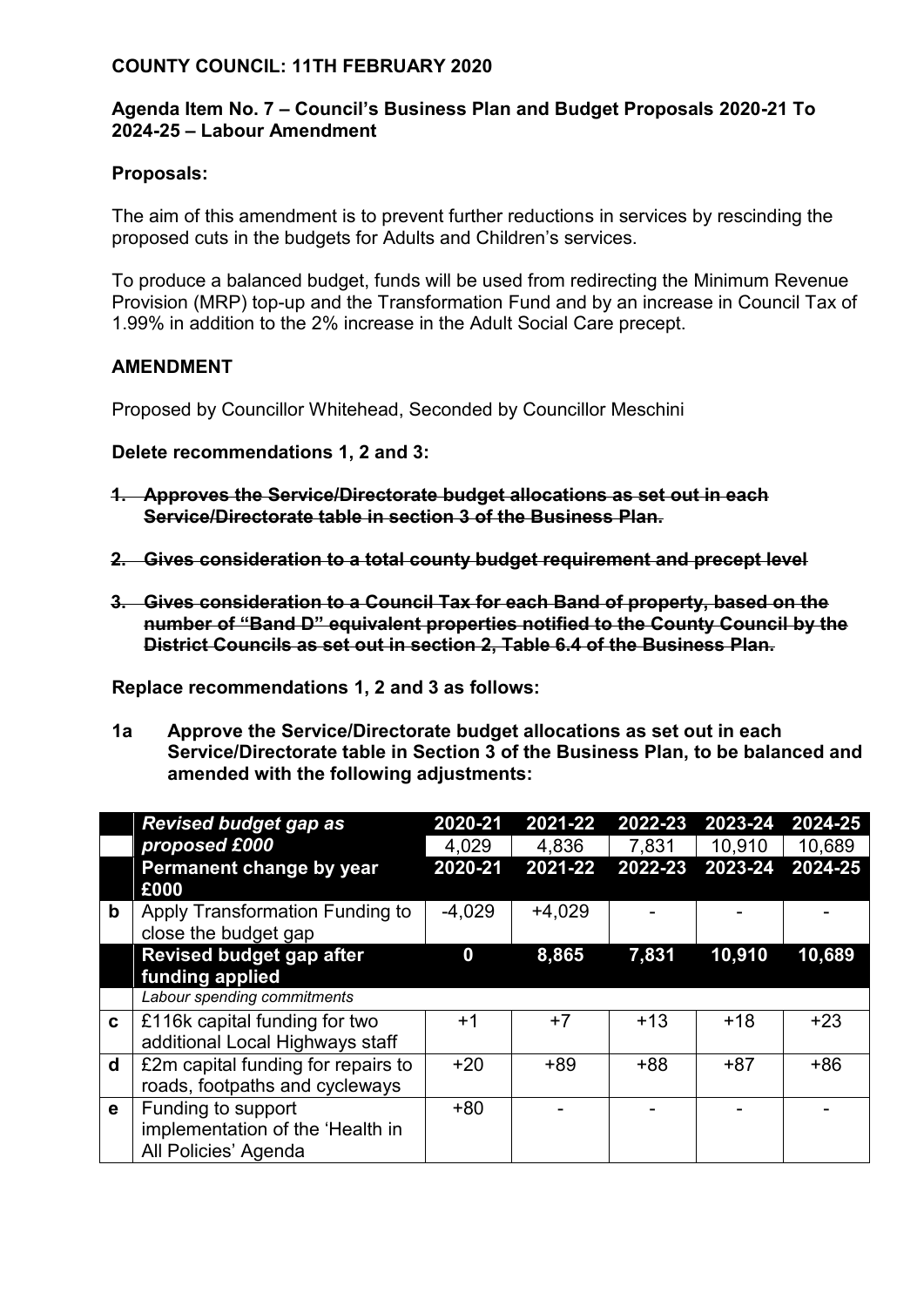|              | <b>Revised budget gap after</b><br><b>Labour spending</b>                                         | 101              | 8,961                    | 7,932  | 11,015 | 10,798 |
|--------------|---------------------------------------------------------------------------------------------------|------------------|--------------------------|--------|--------|--------|
|              | commitments<br><b>Removal of Adults savings</b>                                                   |                  |                          |        |        |        |
| $\mathbf f$  | <b>Learning Disabilities</b><br>Commissioning                                                     | $+250$           |                          |        |        |        |
| g            | <b>Adults Positive Challenge</b><br>Programme                                                     | $+3,800$         |                          |        |        |        |
| h            | Review of commissioned<br>domiciliary care                                                        | $+300$           |                          |        |        |        |
| İ            | <b>Client Contributions Policy</b><br>Change                                                      | $+1,400$         |                          |        |        |        |
|              | <b>Revised budget gap after</b><br><b>Adults savings removed</b><br>Removal of Children's savings | 5,851            | 8,961                    | 7,932  | 11,015 | 10,798 |
|              | Youth Justice / Youth Support                                                                     | $+30$            |                          |        |        |        |
| $\mathsf k$  | Children in Care - Placement<br>composition and reduction in<br>numbers                           | $+3,134$         |                          |        |        |        |
| I            | Early Help offer within Children's<br>services                                                    | $+750$           |                          |        |        |        |
| m            | Children in Care Stretch Target -<br><b>Demand Management</b>                                     | $+1,500$         |                          |        |        |        |
| n            | <b>Children's Disability 0-25 Service</b>                                                         | $+50$            | $\overline{\phantom{a}}$ | -      |        |        |
| $\mathbf{o}$ | <b>Utilisation of Education Grants</b>                                                            | $+50$            |                          |        |        |        |
| p            | Review of Education support<br>functions                                                          | $+171$           |                          |        |        |        |
| q            | Home to School Transport                                                                          | $+600$           |                          |        |        |        |
|              | <b>Revised budget gap after</b><br><b>Children's savings removed</b>                              | 12,136           | 8,961                    | 7,932  | 11,015 | 10,798 |
|              | <b>Financing adjustments</b>                                                                      |                  |                          |        |        |        |
| r            | Increase Council tax by 1.99% in<br>2020-21 instead of 0%                                         | $-5,847$         | $-392$                   | $-226$ | $-233$ | $-233$ |
| S            | Permanent allocation of MRP to<br>the budget gap                                                  | $-2,000$         |                          |        |        |        |
| t            | Apply Transformation Funding to<br>close the budget gap                                           | $-4,289$         | $+4,289$                 |        |        |        |
|              | <b>Revised budget gap after</b><br>financing adjustments                                          | $\boldsymbol{0}$ | 12,858                   | 7,706  | 10,782 | 10,565 |

*The application of £8.3m Transformation Funding to close the 2020-21 budget gap will leave an estimated Transformation Fund balance of £15.0m as at March 2021. The current value of outstanding commitments on the Transformation Fund is £3.3m.*

- **2a Approve a total county budget requirement in respect of general expenses applicable to the whole County area of £841,479,000 as set out in Section 2 Table 6.1 of the Business Plan.**
- **2b Approve a recommended County Precept for Council Tax from District Councils of £315,077,617.44, as set out in Section 2, Table 6.3 of the Business Plan (to be received in ten equal instalments in accordance with the fall-back provisions of the Local Authorities (Funds) (England) (Amendment) Regulations 1995).**